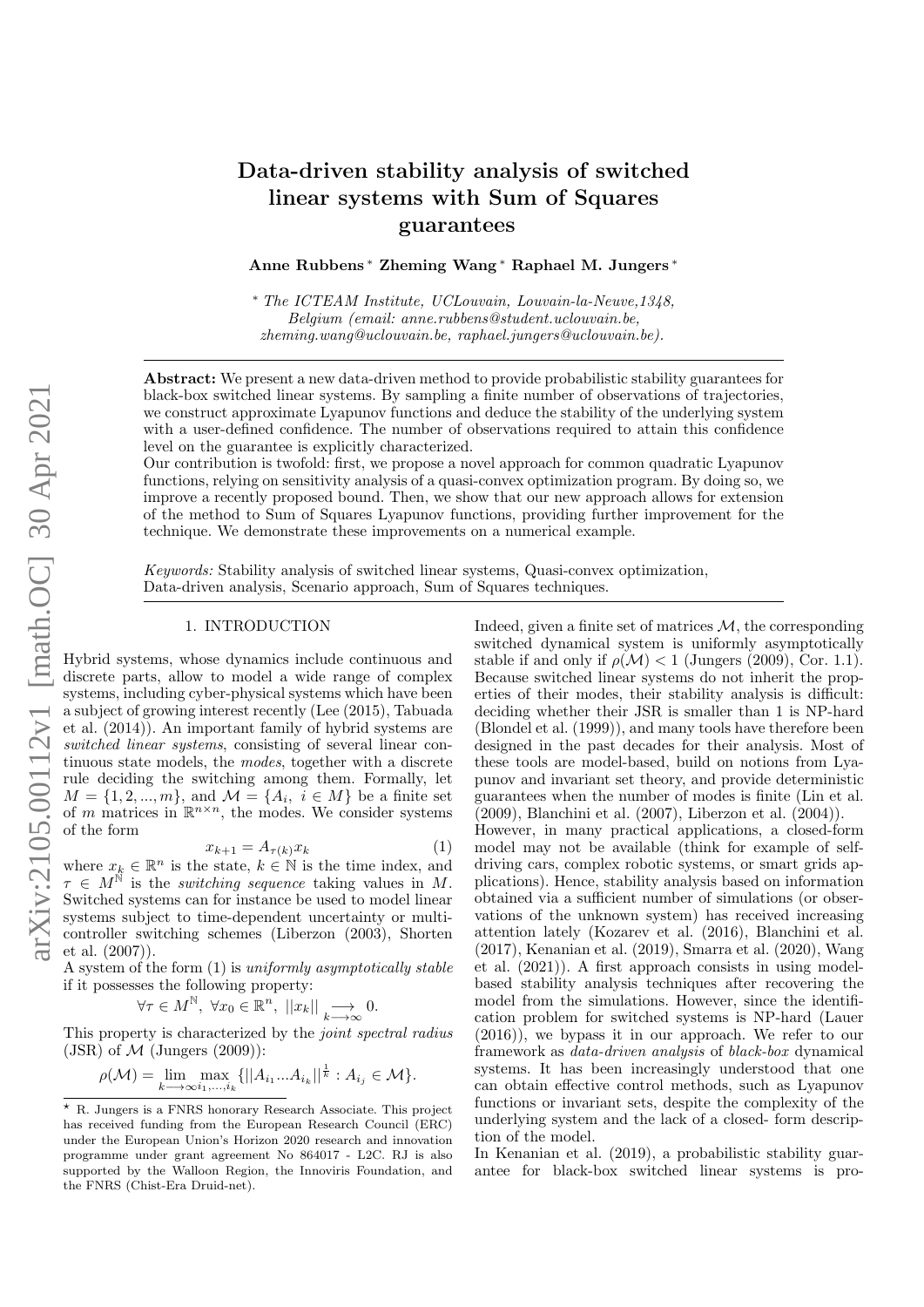vided, based on Common Quadratic Lyapunov Functions  $(CQLFs)$  decreasing on a finite number N of observations of their trajectories. The method proceeds by deriving a guarantee on the measure of the subset of the state space on which the CQLF is not decreasing using scenario optimization theory (Campi et al. (2018), Calafiore (2010)), and then transforming this guarantee into a global stability certificate with a certain confidence level, using geometric properties of switched systems.

Relying on CQLFs is conservative for switched linear systems, since some stable switched systems do not admit a CQLF (Lin et al. (2009)). For this reason, in this paper, we derive a broader class of probabilistic stability guarantees for black-box switched linear systems. We generalize the data-driven analysis technique to a more complex class of Lyapunov functions decreasing along the observed trajectories, namely Sum of Squares (SOS) Lyapunov functions (Parrilo et al. (2008), Jungers (2009), Section 2.3.7).

Our main contribution consists in the derivation of a probabilistic upper bound on the JSR of a black-box system, with a user-defined confidence level, via a SOS Lyapunov function of arbitrary degree 2d. The trade-off between the number of observations  $N$  and the tightness of the upper bound is explicitly quantified. Because the geometric tools used in Kenanian et al. (2019) do not generalize in a straightforward way to SOS Lyapunov functions of higher degrees, we develop another approach, based on sensitivity analysis of a quasi-convex optimization problem (Bertsekas (2016)). Hence, our new approach does not rely on classical chance-constrained theorems usually underlying the scenario approach. Additionally, we thereby also obtain a novel upper bound in the quadratic case, that can be compared with the one obtained in Kenanian et al. (2019). In the white-box setting, approximations of the JSR using SOS Lyapunov functions are tighter (Parrilo et al. (2008)), and we will observe that this generalizes to the black-box setting.

The outline of this paper is as follows. This section ends with the notation, and Section 2 contains preliminary results about the approximation of the JSR using CQLFs as well as the introduction of the problem studied. Section 3 presents our new approach relying on sensitivity analysis, and our novel probabilistic upper bound on the JSR in the quadratic case. In Section 4, we leverage this approach in order to obtain our bound relying on SOS functions. Finally, we illustrate the performance of our bounds in Section 5 with a numerical experiment.

The notation used in this paper is as follows. For a square matrix  $P, P \succ (resp. \geq )$  0 states that P is positive definite (resp. semi-definite). We denote the set of real symmetric matrices of size *n* by  $S<sup>n</sup>$ , and the set of positive definite matrices by  $S_{++}^n$ . For  $P \in S_{++}^n$ , we define the *ellipsoidal* matrices by  $O_{++}$ . For  $I \in O_{++}$ , we define the *empsondue*<br>vector norm associated to P as:  $x \rightarrow ||x||_P := \sqrt{x^T P x}$ . vector norm associated to *F* as:  $x \rightarrow ||x||_P := \sqrt{x^T x}$ <br> $||x|| := \sqrt{x^T x}$  denotes the classical  $\ell_2$ -norm of  $x \in \mathbb{R}^n$ . Our notation concerning measure-theoretic concepts is taken from Ledoux et al. (1991).  $\mathbb{S} = \{x \in \mathbb{R}^n : ||x|| = 1\}$ denotes the unit sphere centered at the origin in  $\mathbb{R}^n$ .  $\sigma^{n-1}$  denotes the *uniform spherical measure*, satisfying  $\sigma^{n-1}(\mathbb{S}) = 1$ .  $\mu_M$  denotes the uniform measure on  $M =$  $\{1, 2, ..., m\}$  for  $m \in \mathbb{N}_0$ , and  $\mu_{M^l} = \otimes^l \mu_M$  denotes the uniform product measure on  $\ddot{M}^l = \otimes^l \ddot{M}$ , for  $l \in \mathbb{N}_0$ . Finally,  $\mu_l = \sigma^{n-1} \otimes \mu_{M^l}$  denotes the uniform measure on  $Z_l = \mathbb{S} \times M^l$ .

#### 2. PRELIMINARIES

2.1 Approximation of the JSR using quadratic forms

A framework to approximate the JSR of switched linear systems and hence to analyze their stability is provided by CQLFs:

Proposition 1. (Jungers (2009), Prop. 2.8)

Consider a finite set of matrices  $\mathcal{M} \in \mathbb{R}^{n \times n}$ . If there exists  $\gamma \geq 0$  and  $P \in \mathcal{S}_{++}^n$  such that

$$
\forall A \in \mathcal{M}, A^T P A \preceq \gamma^2 P \tag{2}
$$

then  $\rho(\mathcal{M}) \leq \gamma$ .

When  $\gamma < 1$ ,  $\|\cdot\|_P$  is a CQLF and can serve as stability certificate for System (1). In the spirit of Kenanian et al. (2019) and in order to benefit from the observation of long trajectories, we consider CQFLs for the finite set  $\mathcal{M}^l := \{ \prod_{j=1}^l A_{i_j} : A_{i_j} \in \mathcal{M} \}$  and use the relation  $\rho(\mathcal{M}^l) = \rho(\mathcal{M})^l$  (Jungers (2009), Prop. 2.5). Since the quality of the upper bound in Proposition 1 increases when  $\gamma$  decreases, we seek for the minimal  $\gamma$  such that (2) is satisfied, by considering the following optimization problem:

$$
\min_{P,\gamma\geq 0} \quad \gamma
$$

s.t. 
$$
(\mathbf{A}x)^T P \mathbf{A}x \le \gamma^{2l} x^T P x, \ \forall \mathbf{A} \in \mathcal{M}^l, \forall x \in \mathbb{S}
$$
 (3)  
 $P \succeq I, \qquad ||P|| \le C \text{ for a large } C \in \mathbb{R}_{\ge 0}.$ 

We denote by  $(\gamma^o, P^o)$  the solution to Problem (3). While the optimal cost  $\gamma^o$  is unique, there can be several optimal P. When this occurs, we apply a *tie-breaking rule:*  $P^{\circ}$ denotes the optimal P with the smallest condition number, since the quality of our upper bound will depend on this number. Problem (3) differs from Program (2) in three ways. First, we impose a bound on the norm of  $P$  to ensure the compactness of the set of constraints. Second,  $P \geq I$  replaces the constraint  $P \succ 0$ , and third, we restrict  $x$  to  $S$ . These latter restrictions do not incur any conservativeness because of the homogeneity of System (1): for  $\lambda > 0$ ,  $A_{\tau(k)} \lambda x_k = \lambda A_{\tau(k)} x_k$ , implying for instance that the decrease of a CQLF on an arbitrary set enclosing the origin is sufficient to serve as a stability certificate.

The bound on the JSR obtained by Program (3) can, in the white-box setting, be improved by considering SOS polynomials  $p(x)$ , that is polynomials admitting a decomposition  $p(x) = \sum_i p_i(x)^2$  (Parrilo et al. (2008)). Before we investigate on how this generalizes to the blackbox setting, we formally present the problem addressed in this paper as well as the new data-driven approach we propose in the quadratic case.

#### 2.2 Problem statement

Problem (3) is defined by an infinite number of constraints, while we only sample a finite number  $N$  of trajectories of length  $l(x_{i,0}, x_{i,1}, ..., x_{i,l})$  of System (1), corresponding to a finite subset of the constraints of Problem (3). These trajectories as well as an upper bound  $m$  on the number of modes of the actual system are the only available information about the system.

The trajectories are assumed to be generated from N initial states  $x_{i,0}$  drawn randomly, uniformly and independently from  $\mathbb S$  according to  $\sigma^{n-1}$ . Then, N sequences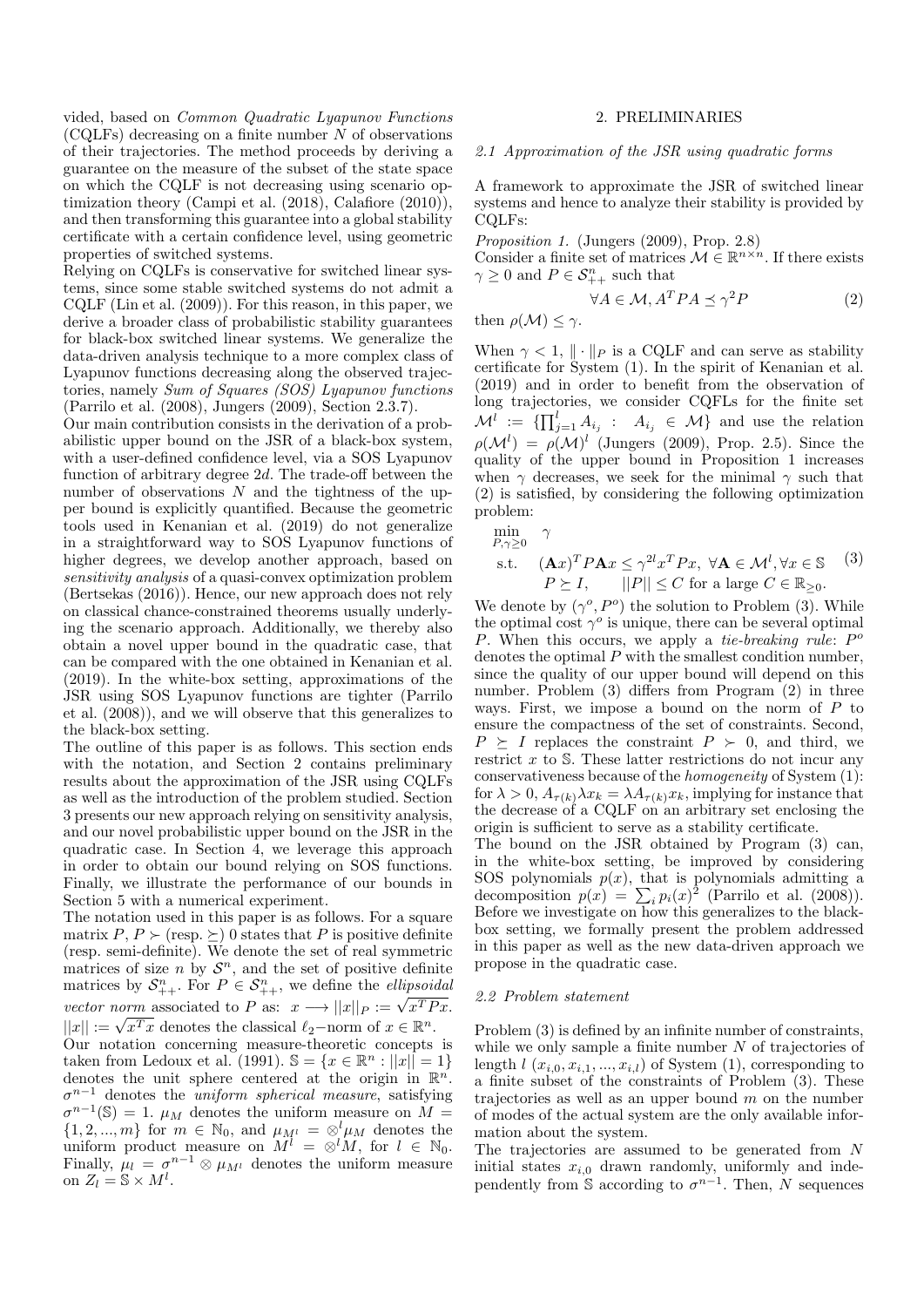of l modes are drawn randomly, uniformly and independently from  $M^l$  according to  $\mu_M$  and applied to each initial condition. The set of  $N$  observations of System  $(1)$  $\{(x_{i,0}, x_{i,1}, ..., x_{i,l}), i = 1, 2, ..., N\}$  is therefore associated to a uniform sample of  $N$   $(l + 1)$ -tuples in  $Z_l$ :

$$
\omega_N := \{ (x_{i,0}, j_{i,1}, ..., j_{i,l}), \ i = 1, 2, ..., N \} \subset Z_l.
$$
 (4)

We denote  $\mathbf{A}_{\mathbf{j}} := A_{j_l} A_{j_{l-1}} ... A_{j_1}$  and  $\mathbf{j} := \{j_1, ..., j_l\}.$ For a given data set  $\omega_N$ , we can define a *sampled op*timization problem associated to (3), that is a similar problem composed of the N constraints associated to the N observed trajectories. We denote it by  $Opt(\omega_N)$ :

$$
\min_{P,\gamma \geq 0} \gamma
$$
\n
$$
\text{s.t.} \quad (\mathbf{A}_{\mathbf{j}}x)^{T} P \mathbf{A}_{\mathbf{j}}x \leq \gamma^{2l} x^{T} P x, \quad \forall (x, \mathbf{j}) \in \omega_{N} \quad (5)
$$
\n
$$
P \succeq I, \qquad ||P|| \leq C \text{ for a large } C \in \mathbb{R}_{\geq 0}.
$$

Its solution is denoted by  $(\gamma^*(\omega_N), P^*(\omega_N))$ , where the tie-breaking rule is applied for  $P^*(\omega_N)$  if needed. Observe that Program (5) only requires the knowledge of  $\mathbf{A}_i x$ , available through the observations: it does not require the knowledge of j, which is not observed in our setting. Once the solution to Problem (5) is obtained, we aim to infer the solution to Problem (3) within a certain confidence.

## 3. A NEW DATA-DRIVEN APPROACH FOR THE JSR COMPUTATION

In this section, we provide a sensitivity analysis of the quasi-convex optimization problem (3), allowing to approximate its solution. From this, we obtain a novel probabilistic upper bound on the JSR of  $M$ . An asset of this approach is the possibility to extend it to the SOS framework and hence to take advantage of the tighter approximation of the JSR allowed by SOS Lyapunov functions.

# 3.1 Sensitivity analysis

First, we derive a key result about the existence and the cardinality of a finite set of points such that the solutions to Problems  $(3)$  and  $(5)$  defined on this set coincide<sup>1</sup>.

Lemma 1. Let  $\gamma^o$  be the optimal cost of Problem (3). Then, there exists a set  $\omega_s \subset Z_l$  with  $|\omega_s| = \frac{n(n+1)}{2} + 1$  such that  $\gamma^*(\omega_s) = \gamma^o$ , where  $\gamma^*(\omega_s)$  is the optimal solution to Opt  $(\omega_s)$ .

Proof. From a standard continuity argument (see Appendix A), it is equivalent to prove that for any  $\epsilon > 0$ , there exists a set  $\omega_s \subset Z_l$  with  $|\omega_s| = \frac{n(n+1)}{2} + 1$  such that  $\gamma^*(\omega_s) > \gamma^o - \epsilon$ . Let  $d_1 = \frac{n(n+1)}{2}$  $\frac{1}{2}$  be the number of variables of  $P \in \mathcal{S}^n$ . Problem (3) is equivalent to:

$$
\min_{P,\gamma \ge 0} \gamma, \quad \text{s.t.} \quad P \in \mathcal{X}_{(x,\mathbf{j},\gamma)}, \ \forall (x,\mathbf{j}) \in Z_l \tag{6}
$$

where  $\mathcal{X}_{(x, \mathbf{j}, \gamma)} = \{ P \in \mathcal{S}^n \vert \ (\mathbf{A}_\mathbf{j} x)^T P \mathbf{A}_\mathbf{j} x \leq \gamma^{2l} x^T P x, P \succeq$  $I, ||P|| \leq C$   $\subseteq \mathbb{R}^{d_1}$ . Clearly, all sets  $\mathcal{X}_{(x, \mathbf{j}, \gamma)}$  are convex and compact. Suppose by contradiction that there exists an  $\epsilon > 0$  such that, for any  $\omega \in Z_l$  with  $|\omega| = d_1 + 1$ , it holds that  $\gamma^*(\omega) \leq \gamma^o - \epsilon$ . Let  $\gamma' = \gamma^o - \epsilon$ . Then, for any  $\omega \subset Z_l$  with  $|\omega| = d_1 + 1$ ,  $\cap_{(x, \mathbf{j}) \in \omega} \mathcal{X}_{(x, \mathbf{j}, \gamma')}$ is nonempty. Hence, by Helly's theorem (Danzer et al. (1963)),  $\bigcap_{(x,\mathbf{j})\subset Z_l} \mathcal{X}_{(x,\mathbf{j},\gamma')}$  is nonempty. As a result,  $\gamma^o \leq$  $\gamma' = \gamma^o - \epsilon$ , which leads to a contradiction.

Based on Lemma 1, we will show how to construct, from a set of trajectories  $\omega_N$ , another set  $\omega'_N$  such that  $\gamma^*(\omega'_N)$  =  $\gamma^o$  with a certain probability depending on N and on how close the points of both sets are. Firstly, we introduce the notion of a spherical cap:

#### Definition 1.  $(Li (2011))$

The spherical cap on  $S$  of direction c and measure  $\epsilon$  is defined as  $\mathcal{C}(c, \epsilon) := \{x \in \mathbb{S} : c^T x > ||c|| \delta(\epsilon) \}$ , where  $\delta(\epsilon)$ is given by:

$$
\delta(\epsilon) = \sqrt{1 - I^{-1}(2\epsilon; \frac{n-1}{2}, \frac{1}{2})}
$$
\n(7)

where  $I^{-1}(y; a, b)$  is the *inversed regularized incomplete* beta function (Majumder et al. (1973)). Its output is  $x > 0$ such that  $I(x; a, b) = y$ , where I is given by

$$
I: \begin{cases} \mathbb{R}_{>0} \times \mathbb{R}_{>0} \times \mathbb{R}_{>0} \longrightarrow \mathbb{R}_{\geq 0} \\ (x, a, b) \longrightarrow I(x; a, b) = \frac{\int_0^x t^{a-1} (1-t)^{b-1} dt}{\int_0^1 t^{a-1} (1-t)^{b-1} dt}. \end{cases}
$$

*Proposition 2.* Let  $\omega_N := \{(x_i, \mathbf{j}_i), i = 1, ..., N\}$  be a uniform random sample drawn from  $Z_l$ , with  $N \geq \frac{n(n+1)}{2} +$ 1, and  $\gamma^o$  be the optimal cost of Problem (3). For all  $\epsilon \in (0, 1]$ , with probability at least

$$
\beta(\epsilon, m, N) := 1 - \left(\frac{n(n+1)}{2} + 1\right)(1 - \frac{\epsilon}{m^l})^N,
$$

there exists a set  $\omega'_{N} = \{(x'_{i}, \mathbf{j}_{i}), i = 1, ..., N\}$  such that

- $\gamma^*(\omega'_N) = \gamma^o$ , where  $\gamma^*(\omega'_N)$  is the optimal solution to  $\mathrm{Opt}(\omega'_N)$ .
- For  $i = 1, ..., N$ :  $x'_i \in \mathbb{S}$  and  $||x_i x'_i|| \leq \sqrt{2 2\delta(\epsilon)}$ , where  $\delta(\cdot)$  is given by (7).

**Proof.** By Lemma 1, there exists a set  $\omega_s$ , with  $|\omega_s|$  =  $\frac{n(n+1)}{2}+1$ , such that  $\gamma^*(\omega_s) = \gamma^o$ . Given any  $(x', \mathbf{j'}) \in \omega_s$ , let  $(x, j)$  be drawn randomly and uniformly from  $Z_l$ . Then, the probability that  $x \in C(x', \epsilon)$  and  $\mathbf{j} = \mathbf{j}'$  is of  $\frac{\epsilon}{m!}$ . Hence,  $\mu_1\{(x, \mathbf{j}) | x \notin C(x', \epsilon) \text{ or } \mathbf{j} \neq \mathbf{j'}\} = 1 - \frac{\epsilon}{m^t}$  for all  $(x, \mathbf{j}) \in \omega_N$ , and  $\mu_l^N\{\omega_N \in Z_l^N \mid x_i \notin C(x', \epsilon) \text{ or } \mathbf{j}_i \neq \epsilon\}$  $\mathbf{j'}\ \forall (x_i, \mathbf{j}_i) \in \omega_N$  =  $(1 - \frac{\epsilon}{m^l})^N$ . Since these sets, for each  $(x',\mathbf{j}') \in \omega_s$ , can be disjoint; the measure of their union, that is the probability that there exists no  $(x, j) \in \omega_N$  such that  $x \in \mathcal{C}(x', \epsilon)$  and  $\mathbf{j} = \mathbf{j'}$  for a least one  $(x', \mathbf{j'}) \in \omega_s$ , is smaller or equal to  $\left(\frac{n(n+1)}{2}+1\right)(1-\frac{\epsilon}{m^l})^N$ . Therefore, the probability that  $\forall (x',\mathbf{j'}) \in \omega_s$ , there exists a point  $(x, \mathbf{j}) \in \omega_N$  such that  $x \in \mathcal{C}(x', \epsilon)$  and  $\mathbf{j} = \mathbf{j'}$  is at least of  $\beta(\epsilon, m, N) = 1 - (\frac{n(n+1)}{2} + 1)(1 - \frac{\epsilon}{m^l})^N.$ 

If  $x \in \mathcal{C}(x', \epsilon)$ , then  $x'^T x > ||x'||\delta(\epsilon)$  where  $\delta(\epsilon)$  is given by (7), and  $||x-x'||^2 = ||x||^2 + ||x'||^2 - 2x^T x' \leq 2 - 2\delta(\epsilon)$ . We define  $\omega'_{N}$  from  $\omega_{N}$  as follows: for the  $(x, \mathbf{j}) \in \omega_{N}$  such that  $x \in \mathcal{C}(x', \epsilon)$  and  $\mathbf{j} = \mathbf{j'}$  for some  $(x', \mathbf{j'}) \in \omega_s$ ,  $(x', \mathbf{j'}) \in \omega'_{N}$ . For all other  $(x, \mathbf{j}) \in \omega_N$ ,  $(x, \mathbf{j}) \in \omega'_N$ . Hence, with probability larger than  $\beta(\epsilon, m, N)$ ,  $\omega'_{N}$  contains  $\omega_{s}$ , which implies  $\gamma^*(\omega'_N) = \gamma^*(\omega_s) = \gamma^o$ . Moreover, by construction, for  $1 = 1, ..., N$ ,  $x'_i \in \mathbb{S}$  and  $||x_i - x'_i|| \leq \sqrt{2 - 2\delta(\epsilon)}$ .

Given 
$$
\beta
$$
, m, N, we define  $\epsilon(\beta, m, N) = m^l \left(1 - \sqrt[N]{\frac{2(1-\beta)}{n(n+1)+2}}\right)$ .

 $^{\rm 1}$  The fundamental difference between Lemma 1 and Theorem 2 in Berger et al. (2021) lies in the fact that our bound is derived for Problem (3) with infinite number of constraints while the bound of Berger et al. (2021) is derived for the sampled problem (5) with a finite number of constraints.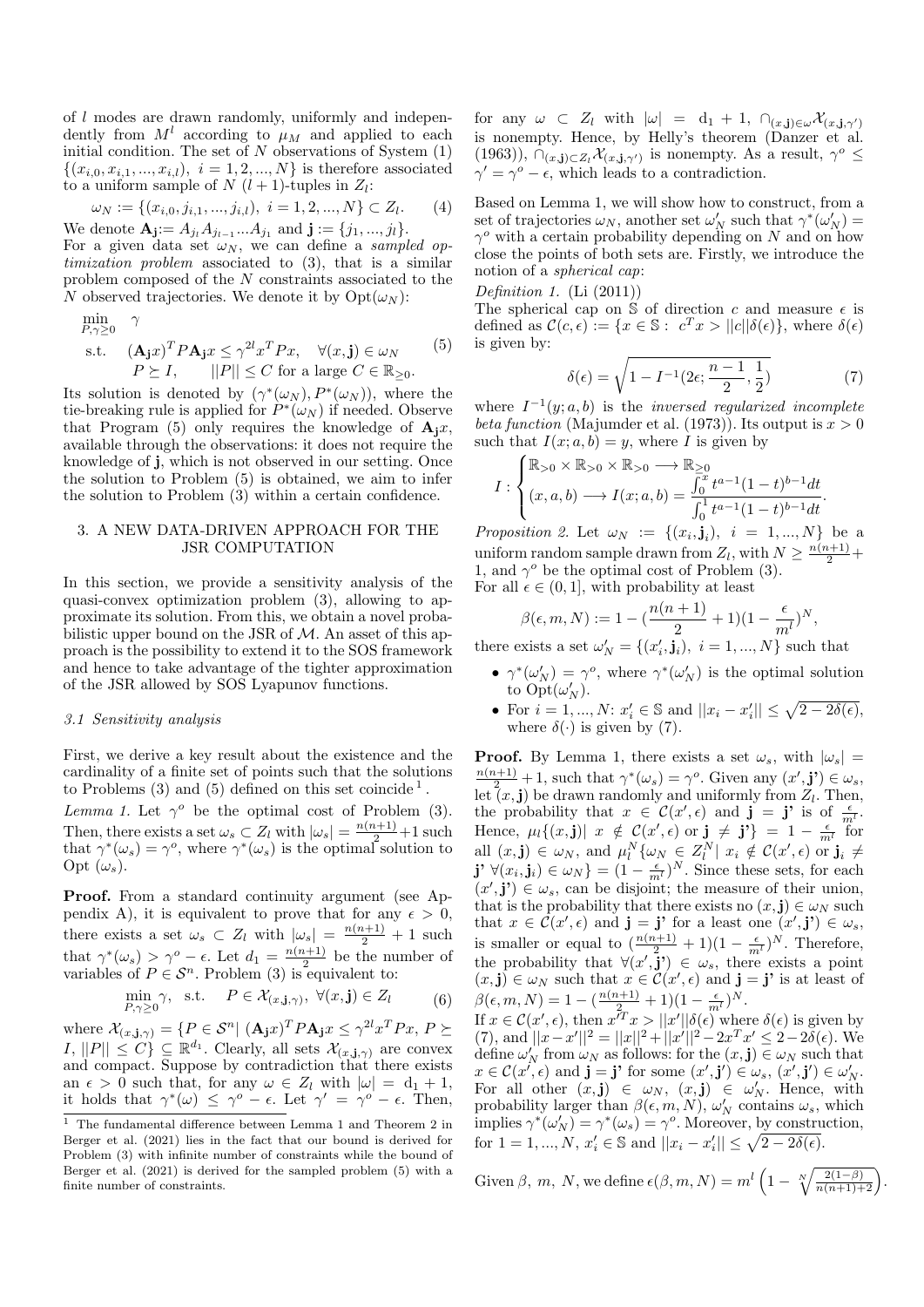#### 3.2 A new bound for the quadratic case

Using Proposition 2, we provide a probabilistic upper bound on  $\gamma^o$ , based on  $(\gamma^*(\omega_N), P^*(\omega_N))$ , the only solution we have access to:

*Proposition 3.* Let  $\omega_N$  be a uniform random sample drawn from  $Z_l$ , with  $N \geq \frac{n(n+1)}{2} + 1$ ;  $(\gamma^*(\omega_N), P^*(\omega_N))$  be the optimal solution to Problem (5), and  $(\gamma^o, P^o)$  be the optimal solution to Problem (3). For any  $\beta \in [0,1)$ , let  $\epsilon = m^l \left( 1 - \sqrt[N]{\frac{2(1-\beta)}{n(n+1)+2}} \right)$ . Then, with probability at least  $β$ , the following holds:

$$
\gamma^{o} \leq \sqrt[l]{\gamma^{*}(\omega_{N})^{l} + (\gamma^{*}(\omega_{N})^{l} + B(\mathcal{M}^{l}))\Delta(\epsilon)\kappa(P^{*}(\omega_{N}))}
$$
\n(8)

where  $\Delta(\epsilon) = \sqrt{2 - 2\delta(\epsilon)}, \delta(\cdot)$  is given by (7),  $B(\mathcal{M}^l) =$  $\max_{\mathbf{A} \in \mathcal{M}^l} ||\mathbf{A}||$  and  $\kappa(P) = \sqrt{\frac{\lambda_{\max}(P)}{\lambda_{\min}(P)}}$ .

**Proof.** Let  $\gamma = \gamma^*(\omega_N)$  and  $P = P^*(\omega_N)$ . By definition,  $||\mathbf{A_j}x||_P \leq \gamma^l ||x||_P \ \forall (x, \mathbf{j}) \in \omega_N.$  (9)

Consider the Cholesky decomposition  $P = L^T L$ . Then  $(Golub (1989))$ :

$$
||x||_P = \sqrt{x^T L^T L x} = ||Lx|| \text{ and } ||L^{-1}x||_P = ||x||. \quad (10)
$$
  
Since  $||A||_P = ||L A L^{-1}||, ||L^{-1}||_P = ||L^{-1}||.$  Hence,

 $||L|| ||x|| \le ||L|| ||L^{-1}||||x||_P = \kappa(P)||x||_P.$ 

$$
||L|| ||x|| \le ||L|| ||L|| ||x||_P = \kappa(P) ||x||_P. \tag{11}
$$

Finally,

$$
||x||_P = ||(x + \Delta x) - \Delta x||_P \le ||x + \Delta x||_P + ||\Delta x||_P.
$$
\n(12)

So, for any  $\Delta x$  such that  $||\Delta x|| \leq \Delta(\epsilon)$  and  $x + \Delta x \in \mathbb{S}$ , we obtain that  $\forall (x, \mathbf{j}) \in \omega_N$ 

$$
||\mathbf{A}_{\mathbf{j}}(x+\Delta x)||_P \leq ||\mathbf{A}_{\mathbf{j}}x||_P + ||\mathbf{A}_{\mathbf{j}}\Delta x||_P
$$
  
\n
$$
\leq \gamma^l ||x||_P + ||L\mathbf{A}_{\mathbf{j}}\Delta x||
$$
  
\n
$$
\leq \gamma^l ||x+\Delta x||_P + (\gamma^l + ||\mathbf{A}_{\mathbf{j}}||) ||L|| ||\Delta x||
$$
  
\n
$$
\leq \gamma^l ||x+\Delta x||_P + (\gamma^l + ||\mathbf{A}_{\mathbf{j}}||) \Delta(\epsilon) ||L|| ||x+\Delta x||
$$
  
\n
$$
\leq (\gamma^l + (\gamma^l + B(\mathcal{M}^l))\Delta(\epsilon)\kappa(P)) ||x+\Delta x||_P.
$$

Let  $\Delta(\epsilon) = \sqrt{2 - 2\delta(\epsilon)}, \ \beta \in [0, 1), \text{ and } \epsilon(\beta, m, N) =$  $m^l\left(1-\sqrt[N]{\frac{2(1-\beta)}{n(n+1)+2}}\right)$ . Then, Proposition 2 guarantees the existence of a set  $\omega'_{N} = \{ (x_i + \Delta x_i, \mathbf{j}_i), i = 1, ..., N \}$  such that for  $i = 1, ..., N$ ,  $\Delta x_i \leq \Delta(\epsilon)$  and  $x_i + \Delta x_i \in \mathbb{S}$ , and such that  $\gamma^*(\omega'_N) = \gamma^o$  with probability at least  $\beta$ .

Hence,  $||\mathbf{A_j}x||_P \leq (\gamma^l + (\gamma^l + B(\mathcal{M}^l))\Delta(\epsilon)\kappa(P)) ||x||_P$  $\forall (x, \mathbf{j}) \in \omega'_N$ . From the definition of  $\gamma^*(\omega'_N)$ ,  $(\gamma^*(\omega'_N))^l \leq$  $(\gamma^l + (\gamma^l + B(\mathcal{M}^l))\Delta(\epsilon)\kappa(P))$ , which concludes the proof.

In the bound of Proposition 3, the expression  $B(\mathcal{M}^l)$  =  $\max_{\mathbf{A} \in \mathcal{M}^l} ||\mathbf{A}||$  appears. It can be computed as (Jungers (2009), Prop. 2.7):

$$
B(\mathcal{M}^{l}) = \min_{\lambda \ge 0} \lambda, \text{ s.t. } ||\mathbf{A}x|| \le \lambda, \forall x \in \mathbb{S}, \forall \mathbf{A} \in \mathcal{M}^{l}.
$$
\n(13)

Since we have no direct knowledge of  $A \in \mathcal{M}^l$ , we seek to obtain a probabilistic bound on  $B(\mathcal{M}^l)$  by solving the sampled problem

$$
\min_{\lambda \ge 0} \lambda, \text{ s.t. } ||\mathbf{A_j}x|| \le \lambda, \ \forall (x, \mathbf{j}) \in \omega_N \tag{14}
$$

which only requires the knowledge of the observations we have access to. Let  $\lambda^*(\omega_N)$  denote the solution to Problem (14). By combining classical results from chanceconstrained optimization and the approach proposed in Kenanian et al. (2019), we obtain the following bound:

Proposition 4. Consider a set of matrices M, and a uniform random sampling  $\omega_N \subset Z_l$ , where  $N > 2$ . Let  $\lambda^*(\omega_N)$ be the optimal solution to Problem (14). Then, for any given  $\beta_1 \in [0, 1)$ , with probability at least  $\beta_1$ , we have:

$$
\max_{\mathbf{A}\in\mathcal{M}^l} ||\mathbf{A}|| \le \frac{\lambda^*(\omega_N)}{\sqrt[l]{\delta(\epsilon_1(\beta_1, m, N))}}\tag{15}
$$

where  $\delta(\cdot)$  is given by (7) and  $\epsilon_1(\beta_1, m, N) = \frac{m^l}{2}(1 - \sqrt[N]{1 - \beta_1}).$ 

A proof of Proposition 4 is provided in the Appendix. We now propose our novel bound, by combining Propositions 3 and 4.

Theorem 1. Consider an n-dimensional switched linear system as in (1) and a uniform random sampling  $\omega_N \subset$  $Z_l$ , where  $N \geq \frac{n(n+1)}{2} + 1$ . Let  $(\gamma^*(\omega_N), P^*(\omega_N))$  be the optimal solution to (5), and  $\lambda^*(\omega_N)$  be the optimal solution to (14). For any  $\beta \in [0,1)$  and  $\beta_1 \in [0,1)$ , let  $\epsilon = m^l \left(1 - \sqrt[N]{\frac{2(1-\beta)}{n(n+1)+2}}\right)$ , and  $\epsilon_1 = \frac{m^l}{2}(1 - \sqrt[N]{1-\beta_1})$ . Then, with probability at least  $\beta + \beta_1 - 1$ , we have:

$$
\rho(\mathcal{M}) \le \sqrt[l]{\gamma^*(\omega_N)^l + (\gamma^*(\omega_N)^l + A(\epsilon_1))\Delta(\epsilon)\kappa(P^*(\omega_N))},
$$
\n(16)

where  $\Delta(\epsilon) = \sqrt{2 - 2\delta(\epsilon)}, \delta(\cdot)$  is given by (7) and  $A(\epsilon_1) =$  $\frac{\lambda^*(\omega_N)}{\sqrt{l\delta(\epsilon_1)}}$ .

**Proof.** By Proposition 3,  $\mu_l^N\{\omega_N \in \mathbb{Z}_l^N \mid (8) \text{ holds}\} \geq \beta$ , and by Proposition 4,  $\mu_l^N\{\omega_N \in Z_l^N | (15) \text{ holds}\} \geq \beta_1$ . Hence,

 $\mu_l^N\{\omega_N \in Z_l^N|\}$  at least one of (8) or (15) does not hold}  $\leq \mu_l^N\{\omega_N \in Z_l^N \mid (8) \text{ does not hold}\}$ 

+ 
$$
\mu_l^N \{\omega_N \in Z_l^N | (15) \text{ does not hold}\}
$$
  
\n $\leq (1 - \beta) + (1 - \beta_1).$ 

Therefore,  $\mu_l^N\{\omega_N \in Z_l^N \mid (8) \text{ and } (15) \text{ hold}\} \geq 1 - (1 \beta$ ) – (1 –  $\beta_1$ ). If  $\omega_N$  is such that (8) and (15) hold, then (16) holds. Hence, this relation holds with probability at least  $\beta + \beta_1 - 1$ , which concludes the proof.

*Remark 1.*  $\delta(\cdot)$  is defined over  $(0, \frac{1}{2})$ . If  $\epsilon$  is larger than  $\frac{1}{2}$ ,  $\delta(\epsilon) = 0$ . Consequently, our upper bound presents an advantage over the bound in Kenanian et al. (2019): in the latter, especially when the number of modes  $m$  and the length of the traces  $l$  increase, a larger number of samples  $N$  is required to provide a finite upper bound on the JSR. Indeed, in our bound, if  $\epsilon(\beta, m, N) \geq \frac{1}{2}$ so that  $\delta(\epsilon(\beta,m,N)) = 0$ , the bound we provide is nevertheless finite. If  $\epsilon_1(\beta_1, m, N) \geq \frac{1}{2}$ , the only bound we can provide is  $+\infty$ , but given that  $\epsilon_1(\beta_1, m, N) \leq$  $\epsilon(\beta,N)m^{l}$  $\frac{N}{2} \sqrt{\frac{det(P^*(\omega_N))}{\lambda_{\min}(P^*(\omega_N))^n}}$ , a smaller number of samples is required to obtain a finite upper bound. For example, for  $m = 5$ ,  $n = 2$  and  $l = 3$ , our bound is finite from  $N = 375$ samples while  $N = 500$  samples are required to obtain a finite upper bound in Kenanian et al. (2019).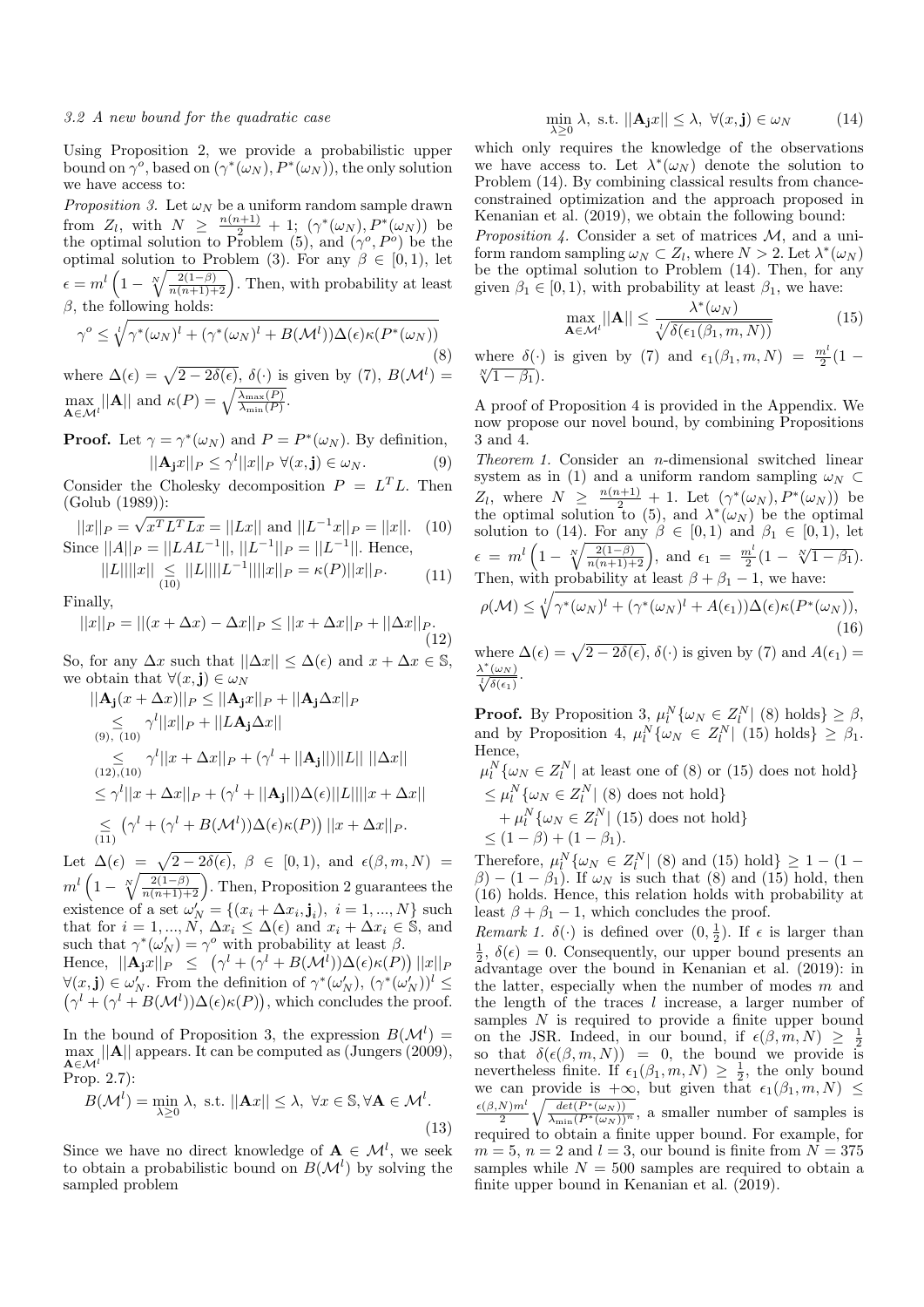#### 4. PROBABILISTIC SOS-BASED GUARANTEES

We will now extend our approach to the SOS framework. First, we recall properties of SOS Lyapunov functions in the white-box setting, and present generalized versions of Problems (3) and (5). Then, we derive a probabilistic upper bound on the JSR using sensitivity analysis. Before proceeding further, we recall the notion of symmetric algebra of a vector space:

Definition 2. (Jungers (2009) and Parrilo et al. (2008)) Let  $x \in \mathbb{R}^n$ . Let  $D$  denote the number of different monomials of degree d:

$$
D = \binom{n+d-1}{d}.\tag{17}
$$

The *d*-lift of x, denoted by  $x^{[d]}$ , is the vector in  $\mathbb{R}^D$ , indexed by all the possible exponents  $\alpha$  of degree d:

$$
x_{\alpha}^{[d]} = \sqrt{\alpha!} x^{\alpha},\tag{18}
$$

where  $\alpha = (\alpha_1, ..., \alpha_n)$  with  $|\alpha| = d$ , and  $\alpha! = \begin{pmatrix} d \\ \alpha_1, ..., \alpha_n \end{pmatrix}$ is the multinomial coefficient. The d-lift of the matrix  $\ddot{A}$ is the matrix  $A^{[d]} \in \mathbb{R}^{D \times D}$  associated to the linear map  $A^{[d]}: x^{[d]} \longrightarrow (Ax)^{[d]}.$ 

With the lift as defined in (18), one has:

$$
||x^{[d]}|| = ||x||^d. \tag{19}
$$

We are now ready to introduce SOS forms to approximate the JSR of M.

Proposition 5. (Parrilo et al. (2008), Thm. 2.3)

A homogeneous multivariate polynomial  $p(x)$  of degree 2d is a SOS polynomial if and only if for some  $P \in \mathcal{S}_{++}^D$ , where  $D$  is given by  $(17)$ ,

$$
p(x) = (x^{[d]})^T P x^{[d]}.
$$

We can obtain tighter approximations of the JSR using SOS functions due to the following property:

Proposition 6. (Jungers (2009), Thm. 2.13) Consider a finite set of matrices  $\mathcal{M} \in \mathbb{R}^{n \times n}$ . If there exists  $\gamma \geq 0$ and  $P \in \mathcal{S}_{++}^D$  such that

$$
\forall \mathbf{A} \in \mathcal{M}^l, \ \forall x \in \mathbb{S}, \ ((\mathbf{A}x)^{[d]})^T P(\mathbf{A}x)^{[d]} \leq \gamma^{2dl} (x^{[d]})^T P x^{[d]}
$$
  
then  $\rho(\mathcal{M}) \leq \gamma$ .

The restriction of  $x$  to  $\mathcal S$  is again due to the homogeneity of System (1). SOS functions hence become SOS Lyapunov functions when  $\gamma$  < 1. We generalize Problem (3) as follows:

$$
\min_{P,\gamma\geq 0} \gamma
$$
\n
$$
\text{s.t.} (\mathbf{A}x)^{[d]T} P(\mathbf{A}x)^{[d]} \leq \gamma^{2dl} x^{[d]T} P x^{[d]}, \forall \mathbf{A} \in \mathcal{M}^l, \forall x \in \mathbb{S}
$$
\n
$$
P \succeq I, \qquad ||P|| \leq C \text{ for a large } C \in \mathbb{R}_{\geq 0}.
$$
\n(20)

Its solution is denoted by  $(\gamma^o_{sos}, P^o_{sos})$ , with the same tie-breaking rule applied to  $P_{sos}^{\sigma}$  when the latter is not unique. When  $d = 1$ , we recover Problem (3). We consider the following associated sampled problem, denoted by  $Opt<sub>sos</sub>(\omega<sub>N</sub>)$  and with solution  $(\gamma<sub>sos</sub><sup>*</sup>(\omega<sub>N</sub>), P<sub>sos</sub><sup>*</sup>(\omega<sub>N</sub>)):$  $\min_{P,\gamma\geq 0} \gamma$ 

s.t.
$$
((\mathbf{A_j}x)^{[d]})^T P(\mathbf{A_j}x)^{[d]} \leq \gamma^{2dl} (x^{[d]})^T P x^{[d]}, \ \forall (x, \mathbf{j}) \in \omega_N
$$
  
\n $P \succeq I, \qquad ||P|| \leq C \text{ for a large } C \in \mathbb{R}_{\geq 0}.$  (21)

Applying Proposition 2 to Problem (20) (only the dimension of the optimization program changes from  $\frac{n(n+1)}{2}$ to  $\frac{D(D+1)}{2}$ , we obtain a similar covering of the sampling space, with a confidence level  $\beta(\epsilon_{sos}, m, N) = 1 \left(\frac{D(D+1)}{2}+1\right)\left(1-\frac{\epsilon_{sos}}{m_s^L}\right)^N$ . Combining this with Proposition 4, we obtain a SOS-based probabilistic upper bound on  $\rho(M)$ :

Theorem 2. Consider an n-dimensional switched linear system as in (1). Let  $D = \begin{pmatrix} n+d-1 \\ d \end{pmatrix}$  be given by (17), and  $\omega_N \subset Z_l$  be a uniform random sampling, with  $N \geq$  $\frac{D(D+1)}{2}+1$ . Let  $(\gamma^*(\omega_N), P^*(\omega_N))$  be the optimal solution to (21) and  $\lambda^*(\omega_N)$  be the optimal solution to (14). For any  $\beta \in [0, 1)$  and  $\beta_1 \in [0, 1)$ , let  $\epsilon_{sos} = m^l \left(1 - \sqrt[N]{\frac{2(1-\beta)}{D(D+1)+2}}\right)$ and  $\epsilon_1 = \frac{m^l}{2} (1 - \sqrt[N]{1 - \beta_1})$ . Then, with probability at least  $\beta + \beta_1 - 1$ , we have:

$$
\rho({\cal M})\leq
$$

$$
\sqrt[d]{\sqrt[d]{(\omega_N)^*d} + ((\gamma(\omega_N)^*d + A(\epsilon_1)^d)f(d, \epsilon_{sos}))\kappa(P^*(\omega_N))}
$$
  
where  $A(\epsilon_1) = \frac{\lambda^*(\omega_N)}{\sqrt{\delta(\epsilon_1)}},$ 

$$
f(d, \epsilon_{sos}) = \sqrt{D}((1 + \Delta(\epsilon_{sos}))^{d} - 1 - (1 - \frac{1}{\sqrt{D}})\Delta(\epsilon_{sos})^{d}),
$$
  
 
$$
\Delta(\epsilon_{sos}) = \sqrt{2 - 2\delta(\epsilon_{sos})}
$$
 and  $\delta(\cdot)$  is given by (7).

When  $d = 1$ , this theorem reduces to Theorem 1 as expected. A proof of Theorem 2 is provided in the Appendix. Since  $\epsilon_1$  does not depend on d, the minimum number of samples required to obtain a finite bound is the same as in the quadratic case.

#### 5. EXPERIMENTAL RESULTS

In this section, we conduct an experiment in order to illustrate the improvement of our quadratic bound compared to the one of Kenanian et al. (2019), and the performance of our SOS bound compared to the quadratic bounds. We consider a stable system for which no CQLF exists (Parrilo et al. (2008), Ex. 2.8):  $\mathcal{M} = \{ \begin{pmatrix} 1 & 0 \\ 1 & 0 \end{pmatrix}, \begin{pmatrix} 0 & 1 \\ 0 & -1 \end{pmatrix}$  $0 -1$  $\}$ . The true JSR of this set is equal to 1, but the best quadratic JSK of this set is equal to 1, but the best quadratic<br>bound (as given by (3)) is equal to  $\sqrt{2}$ , while one can obtain better bounds using SOS functions. First, using N observations, for N ranging between 10 and 10000, we solve Problems (14), (5) in the quadratic case, and (21) in the SOS case, for a SOS function of degree  $2d = 4$ . Once  $\gamma^*(\omega_N)$  is obtained, we apply the tie-breaking rule in order to obtain a feasible  $P$  of minimal condition number. Then, we compute the bounds of Theorems 1 and 2 as well as the bound of Kenanian et al. (2019).  $\beta$  and  $\beta_1$  are fixed to 0.95, for a global confidence level of  $\beta + \beta_1 - 1 = 0.9$ , and the length of the trace is set to 1. The average of the bounds is computed over 10 runs for each value of N.

Fig. 1 presents the evolution of the different upper bounds with the number of samples. We observe that for a large enough number of samples, the SOS bound outperforms the quadratic bound in the black-box setting just like it does in the white-box setting. We also observe that while the bound of Kenanian et al. (2019) is tighter than our quadratic bound for a sufficiently high number of samples, our bound is better for a small number of samples. The fact that our bound is better for a small number of samples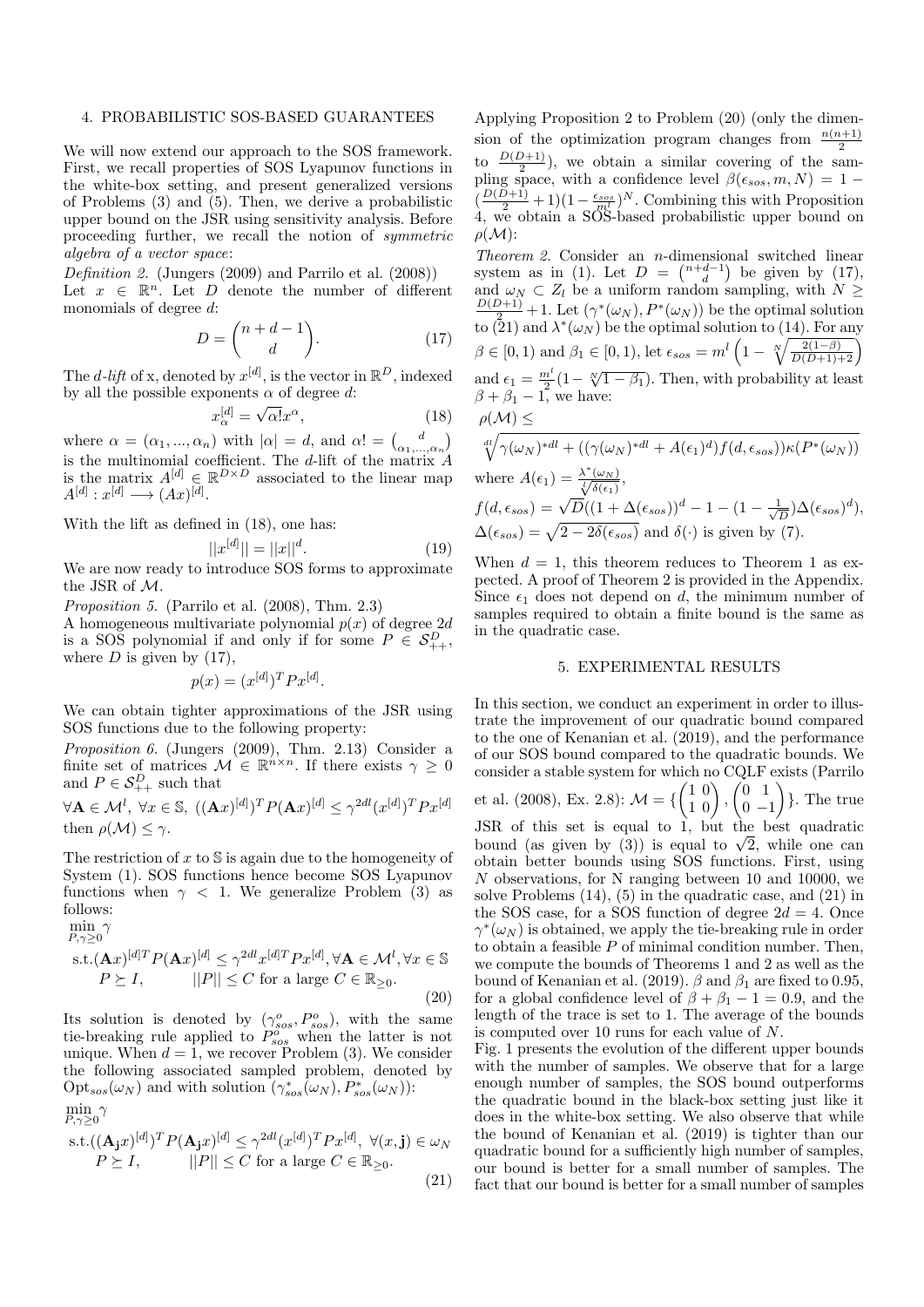makes it even more advantageous when longer traces are used. Indeed, for larger traces, because the probability space to be sampled is larger, the performance of the bounds decreases, but faster for the bound of Kenanian et al. (2019) than for our bound.



Fig. 1. Evolution of the upper bounds with the number of samples, in the quadratic and in the SOS case.

# 6. CONCLUSION

We have introduced a new data-driven approach providing probabilistic upper bounds on the JSR of an unknown system, based on a finite number of observations of trajectories. Our approach relies on sensitivity analysis of a quasiconvex optimization problem, related to the construction of approximate Lyapunov functions. Based on this sensitivity analysis, we firstly derived a new bound using common quadratic Lyapunov functions, and then generalized our method to SOS Lyapunov functions. This approach is well known to improve the quality of approximation of the JSR in the white-box setting. We demonstrated on a numerical experiment that it indeed improves the JSR approximation in the black-box setting too.

For future work, we plan to investigate on the effect of adaptive sampling on the performance of our bounds: we believe that our analysis can be improved by sampling points a posteriori; and to compare our results with the ones that can be obtained by first identifying the model. We also leave for further work the generalisation of datadriven stability analysis of switched linear systems to other Lyapunov functions, for instance to the path-complete Lyapunov framework.

#### REFERENCES

- Berger, G.O., Jungers, R.M., and Wang, Z. (2021). Chance-constrained quasi-convex optimization with application to data-driven switched systems control. https://arxiv.org/abs/2101.01415.
- Bertsekas, D.P. (2016). Nonlinear programming. Athena Scientific, Belmont, 2nd edition.
- Blanchini, F., Fenu, G., Giordano, G., and Pellegrino, F.A. (2017). Model-free plant tuning. IEEE transactions on automatic control, 62(6), 2623–2634.
- Blanchini, F., and Miani, S. (2007). Set-Theoretic Methods in Control. Systems and control : foundations and applications. Springer Basel AG, Boston, MA.
- Blondel, V.D., and Tsitsiklis, J.N. (1999). Complexity of stability and controllability of elementary hybrid systems. Automatica (Oxford), 35(3), 479–489.
- Calafiore, G.C. (2010). Random convex programs. SIAM journal on optimization, 20(6), 3427–3464.
- Campi, M.C., Garatti, S., and Ramponi, F.A. (2018). A general scenario theory for nonconvex optimization and decision making. IEEE transactions on automatic control, 63(12), 4067–4078.
- Danzer, L., Grünbaum, B., and Klee, V. (1963). Helly's theorem and its relatives, in convexity. Proceedings of the Symposium on Pure Mathematics, 7, 101–180.
- Golub, G.H. (1989). Matrix computations. Johns Hopkins series in the mathematical sciences 3. John Hopkins Univ., Baltimore, 2. ed.. edition.
- Jungers, R. (2009). The Joint Spectral Radius: Theory and Applications, volume 385 of Lecture Notes in Control and Information Sciences. Springer Berlin / Heidelberg, Berlin, Heidelberg.
- Kenanian, J., Balkan, A., Jungers, R.M., and Tabuada, P. (2019). Data driven stability analysis of black-box switched linear systems. Automatica (Oxford), 109.
- Kozarev, A., Quindlen, J., How, J., and Topcu, U. (2016). Case studies in data-driven verification of dynamical systems. In Proceedings of the 19th International Conference on Hybrid Systems: Computation and Control, HSCC '16, 81–86. Association for Computing Machinery, New York.
- Lauer, F. (2016). On the complexity of switching linear regression. Automatica (Oxford), 74, 80–83.
- Ledoux, M., and Talagrand, M. (1991). Probability in Banach Spaces: Isoperimetry and Processes. Classics in Mathematics. Springer Berlin / Heidelberg.
- Lee, E. (2015). The past, present and future of cyberphysical systems: A focus on models. Sensors (Basel, Switzerland), 15(3), 4837–4869.
- Li, S. (2011). Concise formulas for the area and volume of a hyperspherical cap. Asian Journal of Mathematics and Statistics, 4.
- Liberzon, D., and Tempo, R. (2004). Common lyapunov functions and gradient algorithms. IEEE Transactions on Automatic Control, 49(6), 990–994.
- Liberzon, D. (2003). Switching in Systems and Control. Systems and Control: Foundations and Applications. Birkhauser.
- Lin, H., and Antsaklis, P. (2009). Stability and stabilizability of switched linear systems: A survey of recent results. IEEE transactions on automatic control, 54(2), 308–322.
- Majumder, K.L., and Bhattacharjee, G.P. (1973). Algorithm as 64: Inverse of the incomplete beta function ratio. Journal of the Royal Statistical Society. Series C (Applied Statistics), 22(3), 411–414.
- Parrilo, P.A., and Jadbabaie, A. (2008). Approximation of the joint spectral radius using sum of squares. Linear algebra and its applications,  $428(10)$ ,  $2385-2402$ .
- Shorten, R., Wirth, F., Mason, O., Wulff, K., and King, C. (2007). Stability criteria for switched and hybrid systems. SIAM review, 49(4), 545–592.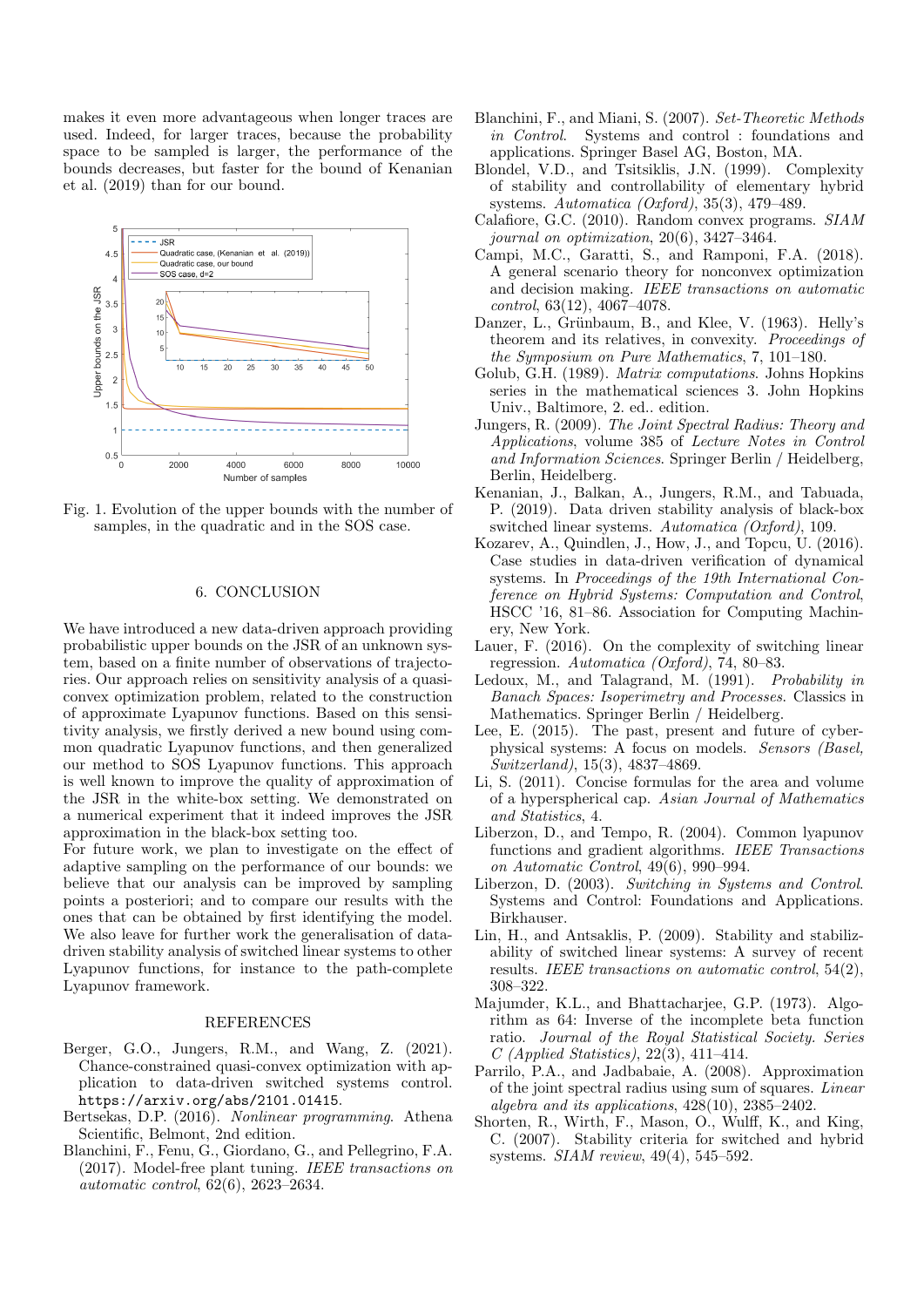- Smarra, F., Di Girolamo, G.D., De Iuliis, V., Jain, A., Mangharam, R., and D'Innocenzo, A. (2020). Datadriven switching modeling for mpc using regression trees and random forests. Nonlinear analysis. Hybrid systems, 36, 100882.
- Tabuada, P., Caliskan, S.Y., Rungger, M., and Majumdar, R. (2014). Towards robustness for cyber-physical systems. IEEE transactions on automatic control, 59(12), 3151–3163.
- Wang, Z., and Jungers, R.M. (2021). Scenario-based set invariance verification for black-box nonlinear systems. IEEE control systems letters, 5(1), 193–198.

#### Appendix A. CONTINUITY ARGUMENT

We prove the equivalence between the two following statements:

- (B1) There exists a set  $\omega \subset Z_l$  with  $|\omega| = d_1 + 1$  such that  $\gamma^*(\omega) = \gamma^o.$
- (B2) For any  $\epsilon > 0$ , there exists a set  $\omega \subset Z_l$  with  $|\omega| = d_1 + 1$  such that  $\gamma^*(\omega) > \gamma^o \epsilon$  $|\omega| = d_1 + 1$  such that  $\gamma^*(\omega) > \gamma^o - \epsilon$ .

Clearly, if (B1) holds then (B2) holds. Suppose that (B2) holds. Then, we can construct a sequence  $\{(\omega_k, \epsilon_k)\}\$  where  $\omega_k \subset Z_l$ ,  $|\omega_k| = \frac{n(n+1)}{2} + 1$  and  $\epsilon_{k+1} \leq \epsilon_k$  such that  $\epsilon_k \longrightarrow 0$  and  $\gamma^*(\omega_k) \stackrel{\sim}{\geq} \gamma^o - \epsilon_k$ . Taking the limit on both sides yields  $\lim_{k \to \infty} \gamma^*(\omega_k) \ge \gamma^o$ , implying  $\lim_{k \to \infty} \gamma^*(\omega_k) = \gamma^o$ since  $\forall \omega_k \in Z_l$ ,  $\gamma^*(\omega_k) \leq \gamma^o$ .

By compactness of the set  $Z_l$ ,  $\{\omega_k\}$  (or a subsequence of  $\{\omega_k\}$  converges to a limit  $\bar{\omega} = \lim_{k \to \infty} \omega_k$ . We now show that that  $\gamma^*(\cdot)$  is continuous, which implies that  $\gamma^*(\bar{\omega}) = \lim_{k \to \infty} \gamma^*(\omega_k) = \gamma^o$  so that (S1) holds. We prove that for a given  $\bar{\epsilon} > 0$  defining  $\bar{\delta} := \frac{\bar{\epsilon}^l}{2\kappa(P) m s}$  $\frac{\epsilon^{\nu}}{2\kappa(P) \max_{\mathbf{A} \in \mathcal{M}^{l}} ||\mathbf{A}||}, \text{ if}$  $\Delta \omega \in (\bar{\delta} \mathbb{B} \times 0) \times ... \times (\bar{\delta} \mathbb{B} \times 0), \text{ then } |\gamma^*(\bar{\omega} + \Delta \omega) - \gamma^*(\bar{\omega})| \leq \bar{\epsilon}.$ Indeed,

(1) Consider x, j and  $\gamma^*$  such that  $||\Delta x|| \leq \overline{\delta}$  and  $||\mathbf{A_jx}||_P \leq \gamma^{*l}||x||_P$ . Then, by a reasoning similar to the derivation of Proposition 3 and since by definition of Problem (5),  $\gamma^{*l} \leq \max_{\mathbf{A} \in \mathcal{M}^l} ||\mathbf{A}||$ , we have:

$$
||\mathbf{A}_{\mathbf{j}}(x + \Delta x)||_P
$$
  
\n
$$
\leq \left(\gamma^{*l} + 2 \max_{\mathbf{A} \in \mathcal{M}^l} ||\mathbf{A}|| \bar{\delta} \kappa\right) ||x + \Delta x||_P
$$
  
\n
$$
\leq (\gamma^{*l} + \bar{\epsilon}^l) ||x + \Delta x||_P
$$

by definition of  $\bar{\delta}$ .

(2) Conversely, consider x, j and  $\gamma^*$  such that  $||\Delta x|| \leq \overline{\delta}$ and  $||\mathbf{A_j}(x + \Delta x)||_P \leq \gamma^{*l} ||x + \Delta x||_P$ . Then,

$$
||\mathbf{A}_{\mathbf{j}}x||_P \le ||\mathbf{A}_{\mathbf{j}}(x + \Delta x)||_P + ||\mathbf{A}_{\mathbf{j}}\Delta x||_P
$$
  
\n
$$
\le \left(\gamma^{*l} + (\gamma^{*l} + \max_{\mathbf{A}\in\mathcal{M}^l} ||\mathbf{A}||)\overline{\delta}\kappa(P)\right)||x||_P
$$
  
\n
$$
\le (\gamma^{*l} + \overline{\epsilon}^l)||x||_P
$$

Hence, since  $|\sqrt[n]{x} - \sqrt[n]{y}| \le \sqrt[n]{|x - y|}$ , the result holds. Finally, from the convergence of  $\{\omega_k\}$ , for any  $0 < \epsilon < 1$ , there exists l such that the components in  $\omega_k$  corresponding to the modes do not change (or have reached the limit) for all  $k > l$ , which concludes the proof.

#### Appendix B. PROOF OF PROPOSITION 4

We define an essential set of a sampled problem as a subset, of minimal cardinality, of constraints whose removal implies a decrease in the cost of the problem. Problem (14) is convex and admits a unique solution. Moreover, there exists a sample  $(x, \mathbf{j}) \in \omega_N$  such that  $\lambda^*(\omega_N) = ||\mathbf{A}_\mathbf{j} x||$ , that is  $(x, \mathbf{j}) = \argmax ||\mathbf{A}_{\mathbf{j}}x||$ , so that one is a bound on  $(x,j) \in \omega_N$ 

the cardinality of its essential sets. Let  $V(\omega_N)$  be the set  $\{(x, \mathbf{j}) \in Z_l : ||\mathbf{A}_j x|| > \lambda^*(\omega_N)\}\$ of violated constraints. We seek to bound the probability to sample  $\omega_N$  such that the measure of this set is larger than  $\epsilon_1$ . We consider two cases, depending on whether or not the essential set of Problem (14) is unique.

Suppose the essential set is unique with probability one. Then, a classical result from chance-constrained optimization ((Calafiore, 2010, Thm. 3.3)) ensures that for all  $\epsilon_1 \in (0,1],$  we have  $\mu_l^N\{\omega_N \in Z_l^{N'}: \mu_l(V(\omega_N)) \leq \epsilon_1\} \geq$  $\beta_1(\epsilon_1, N)$ , where  $\beta_1(\epsilon_1, N) = 1 - (1 - \epsilon_1)^N$ .

Conversely, suppose that the problem admits distinct essential sets with probability larger than 0, which implies the existence of at least one matrix  $\mathbf{A} \in \mathcal{M}^l$  such that  $\mathbf{A}^T \mathbf{A} = \gamma I_n$  for some  $\gamma \in \mathbb{R}_{\geq 0}$  (adapted from Berger et al. (2021)). Let  $\lambda^o = ||\mathbf{A}^*||$  be the solution to Problem (13). We consider the two following cases:

(a)  $\mathbf{A}^{*T}\mathbf{A}^* = \lambda^o I_n$ . Then,  $\mu_l(V(\omega_N))$  can only be positive if  $\omega_N$  contains no  $(x, \mathbf{j})$  such that  $\mathbf{A}^* = \mathbf{A}_\mathbf{j}$ , which happens with probability  $(1 - \frac{1}{m})^N$ . Hence,  $\forall \epsilon_1 \in (0, \frac{1}{m}],$ 

$$
\mu_l^N\{\omega_N \in Z_l^N : \mu_l(V(\omega_N)) \ge \epsilon_1\} \le (1 - \frac{1}{m})^N \le (1 - \epsilon_1)^N.
$$

(b)  $\mathbf{A}^{*T} \mathbf{A}^* \neq \lambda^0 I_n$ . Let  $V'(\lambda) = \mu_l(\{(x, \mathbf{j}) \in Z_l :$  $||A_jx|| > \lambda$ ). Then, since  $1 - V'(\lambda)$  is the cumulative distribution function of  $||A_jx||$ ,  $V'(\lambda)$  is right continuous and non increasing. Hence,  $\forall \epsilon_1 \in (0,1)$ , there exists an  $\lambda(\epsilon_1) \in \mathbb{R}_{\geq 0}$  satisfying  $V'(\lambda(\epsilon_1)) = \epsilon_1$ , where  $\lambda(\epsilon_1)$  is a decreasing function of  $\epsilon_1$ . In addition,  $\lambda^*(\omega_N) \leq \lambda(\epsilon_1)$ implies that  $\omega_N$  contains no  $(x, \mathbf{j}) \in \{(x, \mathbf{j}) \in Z_l\}$ :  $||\mathbf{A}_j x|| > \lambda(\epsilon_1)$ , which occurs with probability  $(1 - \epsilon_1)^N$ . Hence,

$$
\mu_l^N\{\omega_N \in Z_l^N : \mu_l(V(\omega_N)) \ge \epsilon_1\}
$$
  
= 
$$
\mu_l^N\{\omega_N \in Z_l^N : \lambda^*(\omega_N) \le \lambda(\epsilon_1)\} \le (1 - \epsilon_1)^N.
$$

In all cases,  $\mu_l^N\{\omega_N \in Z_l^N : \mu_l(V(\omega_N)) \leq \epsilon_1\} \geq \beta_1(\epsilon_1, N),$ where  $\beta_1(\epsilon_1, N) = 1 - (1 - \epsilon_1)^N$ . This result can replace Theorem 4 in Kenanian et al. (2019). Then, the proof follows the same lines as the derivation of Theorem 6 in Kenanian et al. (2019), so that details are omitted here.

## Appendix C. PROOF OF THEOREM 2

Throughout this section, let  $D$  be given by (17). Before proceeding to the proof itself, some additional definitions and properties are needed.

Proposition 7. Given  $x, y \in \mathbb{R}^n$ , the k-th Kronecker power of x is defined as:  $x^{\otimes k} = x \otimes x^{\otimes (k-1)}$  and  $x^{\otimes 1} = x$ , where  $\otimes$  denotes the Kronecker product. Then,  $x^{[d]} = C_d x^{\otimes d}$ , where  $C_d \in \mathbb{R}^{D \times n^d}$  is a matrix of norm  $||C_d|| \leq \sqrt{D}$  and  $x^{[d]}$  is the d-lift of x.

Moreover, the following relations hold:

$$
||x^{\otimes d}|| = ||x||^k \tag{C.1}
$$